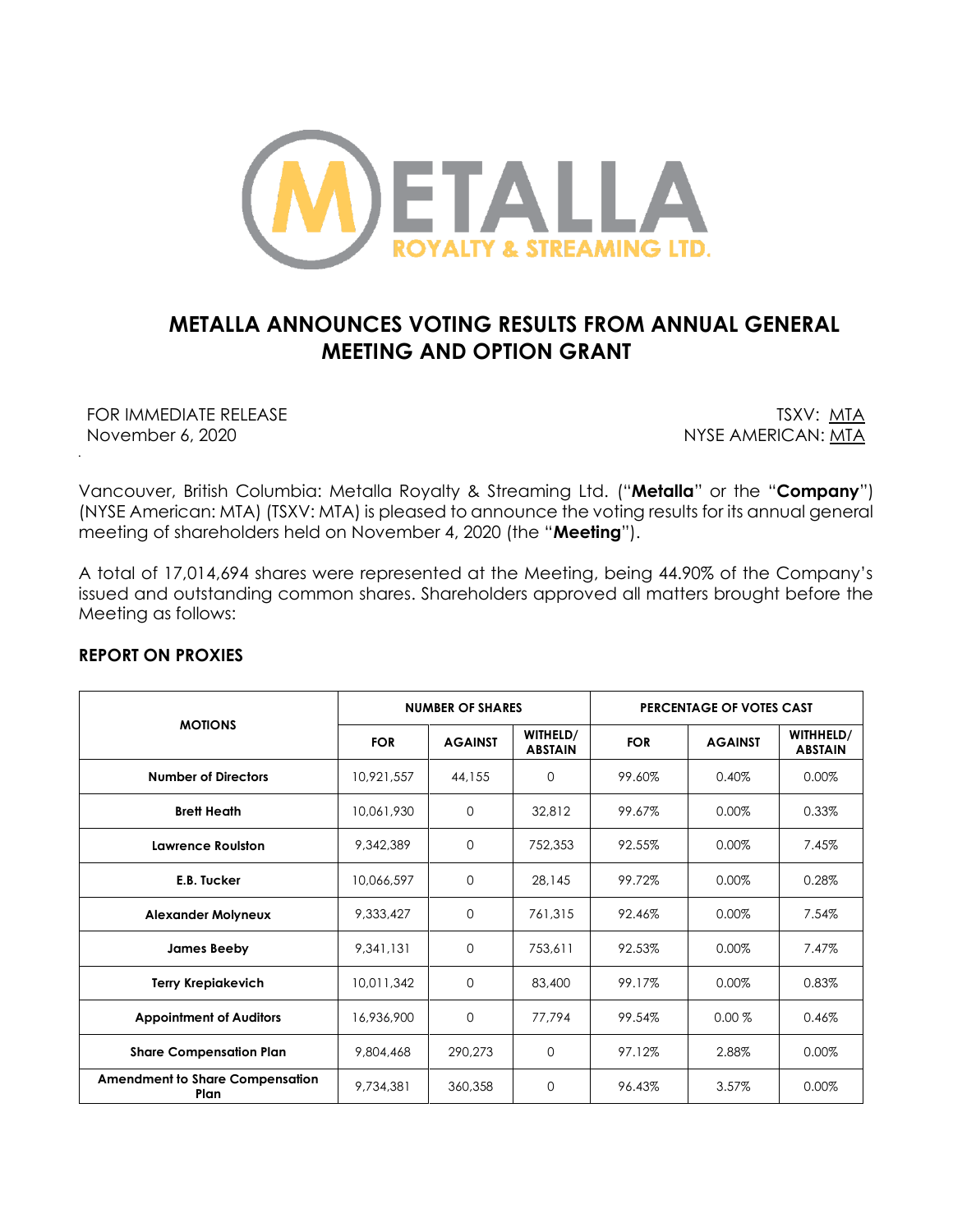### **OPTION GRANT AWARD**

The Company has granted options to certain officers, directors, and employees to purchase an aggregate of 420,000 common shares pursuant to the Company's share compensation plan, with an exercise price of C\$12.85 per common share. Each option grant vests in four equal installments every six months from the date of issue. Each option is exercisable, once vested, for a period of 5 years from the date of the grant.

### **ABOUT METALLA**

Metalla was created to provide shareholders with leveraged precious metal exposure by acquiring royalties and streams. Our goal is to increase share value by accumulating a diversified portfolio of royalties and streams with attractive returns. Our strong foundation of current and future cash-generating asset base, combined with an experienced team, gives Metalla a path to become one of the leading gold and silver companies for the next commodities cycle.

For further information, please visit our website at [www.metallaroyalty.com.](http://www.metallaroyalty.com/)

# **ON BEHALF OF METALLA ROYALTY & STREAMING LTD.**

(signed) "Brett Heath"

President and CEO

CONTACT INFORMATION

Metalla Royalty & Streaming Ltd.

Brett Heath, President & CEO Phone: [604-696-0741](tel:604-696-0741) Email: [info@metallaroyalty.com](mailto:info@metallaroyalty.com)

Kristina Pillon, Investor Relations Phone: 604-908-1695 Email: [kristina@metallaroyalty.com](mailto:kristina@metallaroyalty.com)

Website: [www.metallaroyalty.com](http://www.metallaroyalty.com/)

Neither the TSXV nor its Regulation Services Provider (as that term is defined in the policies of the Exchange) accept responsibility for the adequacy or accuracy of this release.

#### *Cautionary Note Regarding Forward-Looking Statements*

*This press release contains "forward-looking information" and "forward-looking statements" within the meaning of applicable Canadian and U.S. securities legislation.*  The forward-looking statements herein are made as of the date of this press release only, and the Company does not assume any obligation to update or revise *them to reflect new information, estimates or opinions, future events or results or otherwise, except as required by applicable law.*

*Often, but not always, forward-looking statements can be identified by the use of words such as "plans", "expects", "is expected", "budgets", "scheduled",*  "estimates", "forecasts", "predicts", "projects", "intends", "targets", "aims", "anticipates" or "believes" or variations (including negative variations) of such words<br>and phrases or may be identified by statements to the *compensation plan and the potential for Metalla to become one of the leading precious metal royalty and streaming companies. Forward-looking statements and*